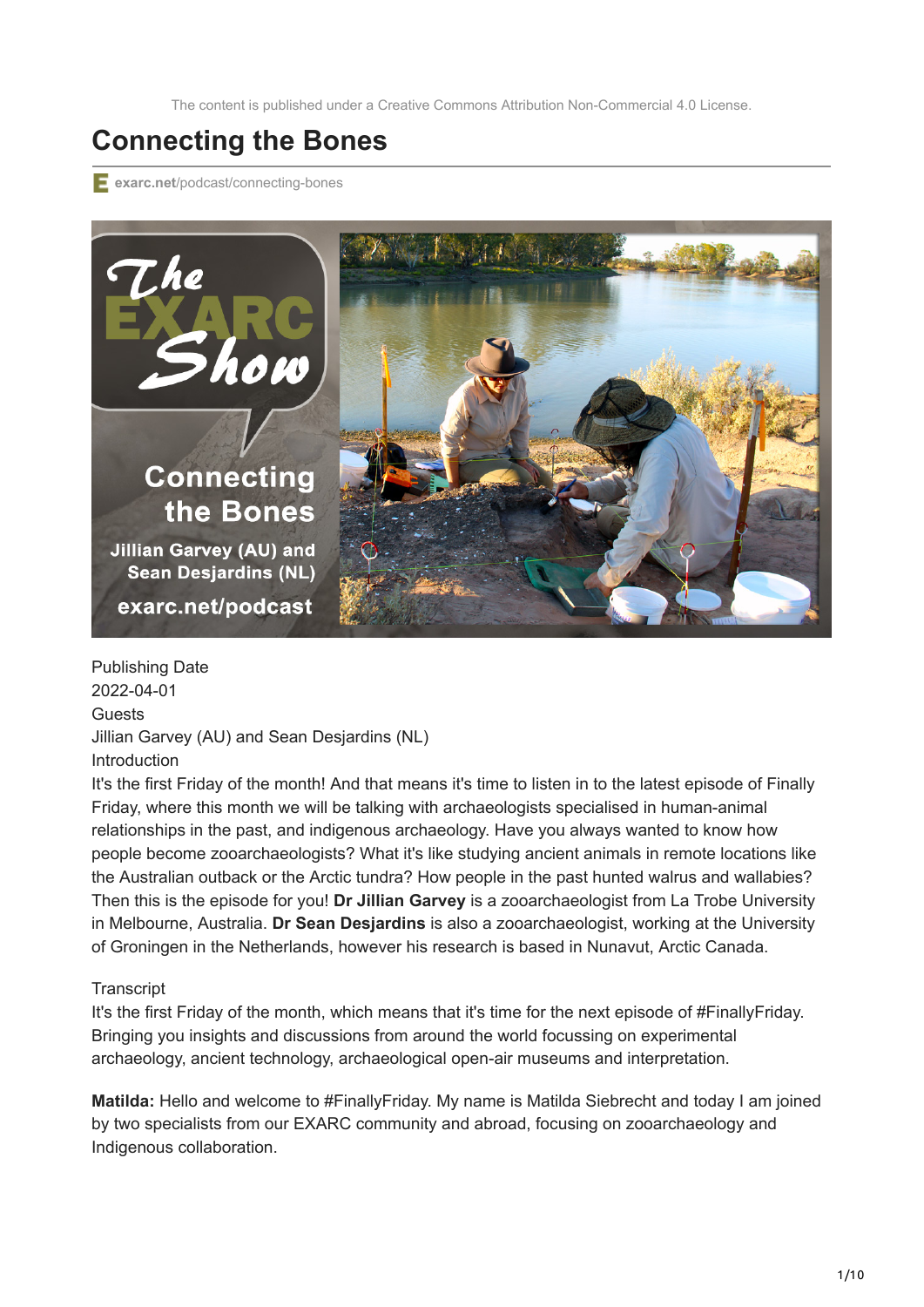Dr. Jillian Garvey is a zooarchaeologist from La Trobe University in Melbourne, Australia. Her research focuses on faunal assemblages from the late Pleistocene and early Ice Age periods of Southern mainland Australia and Tasmania, where her studies include experimental analysis of butchery practices and nutritional quality. She is also interested in looking at the future of animal management in Australia by considering the benefits observed from past and traditional Aboriginal hunting practices.

Dr. Sean Desjardins is also a zooarchaeologist working at the university of Groningen in the Netherlands. However, his research is based in Nunavut, Arctic Canada. His work investigates the relationship between humans and animals, both in terms of subsistence and hunting practices, but also in terms of spiritual worldviews. His current project looks at the effect of climate change and colonialism on Inuit life and traditions.

So welcome to both of you. As you are both, of course, working with Indigenous cultures and on Indigenous land, perhaps you can first mention which land you do currently work on, maybe Jillian first?

**Jillian:** So I live and work on the lands of the Wurundjeri Woi-wurrung people of the Kulin nation in Victoria, but I work with many Indigenous communities, including the palawa community so, Tasmanian Aboriginal people in lutruwita, which is the Aboriginal name for Tasmania. I worked with Ningtait and the First People of the Millewa Mallee up in northwest Victoria. And I also currently work with Dja Dja Wurrung and the Yung Balugclan also from the Kulin nation from central Victoria.

## **Matilda:** Thank you. And Sean?

**Sean:** Most of my work takes place in Inuit Nunangat, which is the traditional territories of Inuit in what is now Canada, but I've also worked in Southwestern Alaska with Yup'ik communities and in Kalaallit Nunaat (Greenland) with Inuit communities there. And I'm currently based in the Netherlands.

**Matilda:** Okay, thank you very much. So I have a quick question to start you both off. So Jillian, you arrived here from a more kind of zoology, biology position, whereas Sean, you were always based in archaeology. How do you think those two starting points affect your current research or your path to the present day?

**Jillian:** I started life or my academic or research life as a zoologist, so always been fascinated by animals, especially Australian native fauna and our animals are quite weird to the rest of the world, predominantly strange marsupials and some monotremes. And I went to university to be a park ranger or a vet or a marine biologist. And once I was at university found out that they weren't easy career trajectories to take. And in my second year of university took archaeology because it seemed like a good alternative to doing more chemistry and other subjects that I didn't particularly want to do. And discovered archaeology and especially Aboriginal archaeology, which is something that I've kind of always been interested in and brought up going to visit important sites in Australia like Lake Mungo and other places and learning about Indigenous culture and rock art. And then in my second year of taking archaeology, did a subject called 'The Archaeology of Animals' at La Trobe, and we were the first university in Australia to even introduce a subject that focused on animals and zooarchaeology. And just fell in love with it and thought that this is something that I could do, that I could combine my passion and interest in animals and archaeology. And so from there, I transferred into a double degree to do art science and did as much archaeology and as much zoology as I possibly could. And that's just kind of continued on if you like. I've been really interested in doing traditional zooarchaeological analysis. So that colonial idea of doing assemblage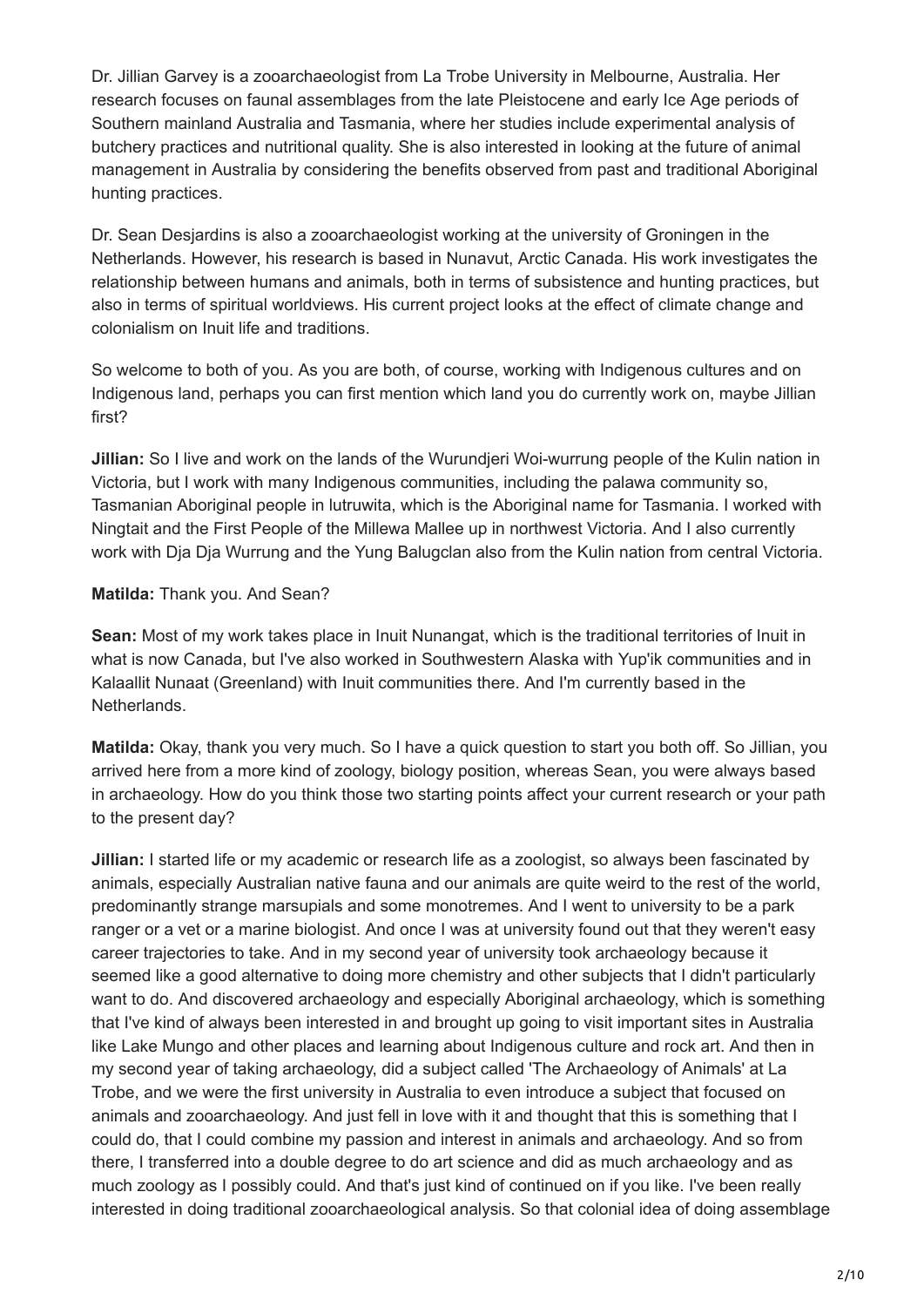analyses and the kind of typical things that we think of in archaeology, but I've also become really, really interested in trying to establish important baseline data, so bringing in my zoology background to do nutritional and economic studies of our fauna in Australia to build up a better understanding of how people used animals in the past and what can animals tell us about Aboriginal behaviour and how they use the landscape through time. So that's how I kind of ended up in this field. A very kind of strange place... didn't mean to do it. Didn't mean to start off there, but this is how I've ended up and now I've been doing it for almost 20 years.

**Matilda:** Sean, you started off in archaeology, but not necessarily zooarchaeology, correct? Or was it always from zooarchaeology?

**Sean:** It was always zooarchaeology. I didn't know what I wanted to do when I was in university and I discovered archaeology through coursework. So I didn't grow up, you know, hoping to be an archaeologist. I knew I wanted to go to the Arctic one day and work there. So it was the geography and the landscape and the culture that kind of pulled me in. Archaeology was a way of getting there. Zooarchaeology was simply a logical place to go because with the research…, because animals are such a fundamental part of Inuit culture and Inuit lifeways. So it worked out that the research focus ended up being animals and human-animal relationships over time. But it was never the goal from the start to be an archaeologist or a zooarchaeologist.

**Matilda:** And do you feel that, cause for example, Jillian, you were mentioning how you, indeed, you brought in all your zooarchaeological knowledge and your sort of biological knowledge. Do you think that you would have approached it differently coming from an archaeology perspective? I'm just very curious always when you have such interdisciplinary approaches - and a subject like zooarchaeology is very interdisciplinary - whether different perspectives are brought, but what are the sort of advantages or disadvantages of those perspectives if that makes sense. You know what I'm trying to say, Jillian?

**Jillian:** Yeah, when I meet zooarchaeologists, one of my first questions will always be, do you come from zoology or do you come from archaeology, because that will often govern how people approach it. So, I think it's very much an interdisciplinary field, but like many fields of archaeology, the more understanding you have of a broad range of knowledge, the better that you can interpret the data that you have. So in the end, as zooarchaeologists, usually we are working with animal artefacts to better interpret human behaviour, because that's ultimately as archaeologists what we're doing, they're a proxy. So the more that you can understand about the animals themselves, like how they lived, their ecology, their physiology, their behaviour, the better you can understand how humans interacted with them in the past, how they might've utilized them, moved them across the landscape and so on. So for me, for zooarchaeology to work, you have to have a good grounding in all those different areas. Sean, you come from a different part of the world, I don't know if people in your part of the world have a zoology and an archaeology background typically?

**Sean:** I think the majority of folks have an archaeology background who are working in Arctic North America. One thing that I have found about Arctic archaeologists is that animals are so fundamental to long-term cultural traditions here. In many parts of the Arctic only around 60 years ago, nearly a hundred percent of the diet consisted of animal products, the clothing, the artefacts. Every archaeologist, even the generalists, end up becoming zooarchaeologists by default, even people who focus on material culture, artefacts, need to know something about the raw materials, the bone, the antler, the ivory. You cannot ignore the great abundance and the great preservation of the animal products that you find at these archaeological sites. They're so fundamental to the archaeology that everybody ends up getting some kind of a significant education in zooarchaeological identification and, you know, the number of species available in the environment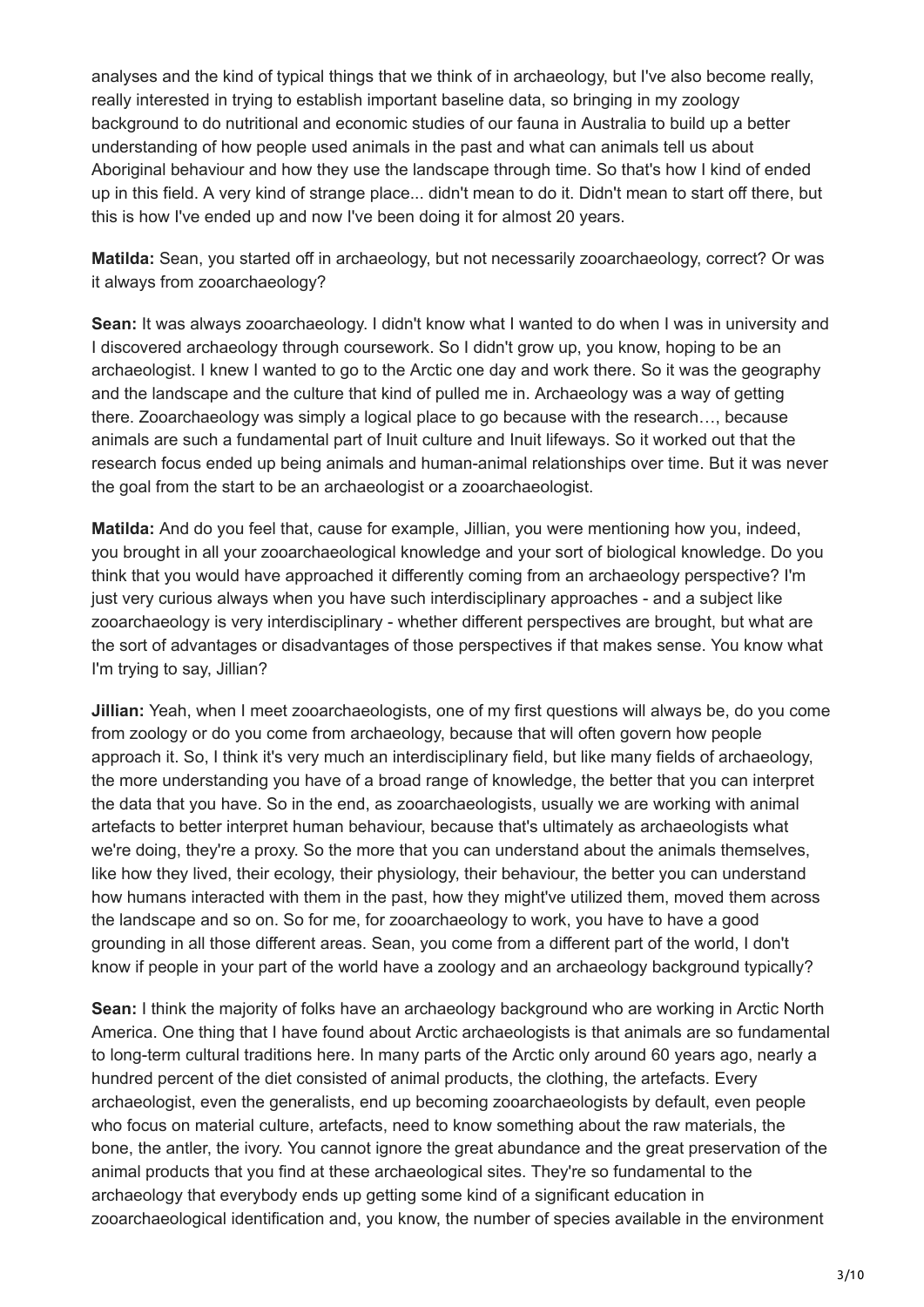here... - it's a hugely productive environment in the Arctic - but the number of species overall that people are acquiring is relatively low. It's six or seven kind of core species that are sustaining people over hundreds of years, depending on the various environments. So, I think that even people who would not necessarily call themselves zooarchaeologists, who work in the Arctic, have probably more practical experience with zooarchaeology than other archaeologists in different parts of the world.

**Jillian:** So in Australia, we are a continent or archaeological, I guess, [sphere] of lithics. Everybody has a basic understanding of stone and stone recording, but not animals at all because, given the arid open environment, semi-arid landscape in which we live, animals don't preserve very well. Probably shell middens are more abundant, but in terms of where you find bone it's caves, rock shelters, middens, hearths, mounds, but you don't find a lot. And so people don't have, and don't need that basic understanding of animals. And so it hasn't been part of what's taught at universities. Very few universities have zooarchaeology included as a fundamental, it might be a lecture. We don't have many specialized or formal zooarchaeologists in Australia. Even now, there's probably a handful of people that I would say are actually qualified zooarchaeologists. And it's not even part of how sites are registered in a lot of places. So it's very, very different, I think, to other parts of the world.

**Sean:** No, I was just going to say that it is interesting because the great abundance of fauna material that we have in the Arctic and the preservation opens so many interesting kind of research corridors for us. And it also creates sometimes a logistical issue, I mean, excavating a house feature for example, a Thule Inuit house feature or a large midden will often result in several hundred pounds of animal bone that is exceptionally well-preserved. We have had animal bones with soft tissue that had preserved over several hundred years. So we're in these active layers above the permafrost, so we have excellent preservation. It opens up all kinds of interesting avenues for research into aDNA, stable isotopes, in addition to the standard kind zooarchaeological analysis that I and others were trained in. It becomes a question also of how one goes about excavating, if you are excavating. But also we just have a great number of bones on the surface and integrated into the architecture of houses that you can see without doing any excavation.

**Jillian:** Our environment is very different. And when you talk about few hundred years, in Australia a lot of the archaeological material that I'm referring to can be tens of thousands of years. So we could be talking about material that is 40-50,000 years old. So we're talking a difference of preservation, but a difference of scale as well.

**Sean:** Difference in scale is something that is often glossed over, but is an important one. We're dealing in the Arctic with a cultural history that extends back, for Thule Inuit, a couple of thousand years. So much, much more recent than what you're dealing with in Australia, for sure.

**Sean:** Yeah, and I think that plays a big role in how we approach it. But when you talk about, with where you work, and even though there's very rich resources, but people are only targeting half a dozen species. We find the same in a lot of the sites that we work on. So I have done a lot of work in Southwest Tasmania, which in present day Australia is a little island on the south of the mainland Australia. On that island we have done a lot of work and La Trobe university and Australian National university and other people over 40 years have done a lot of work in the Southwest part of that state, which has an archaeological signature that spans 30,000 years. So we're talking from basically up until the Holocene right back to about 42,000 years calibrated. And out of some of these cave sites, we have analyzed up to almost a million pieces of bone, from a number of cave and rock shelters. And despite the richness of that place, people are focusing on one or two particular types of prey animals, a medium-size Bennett's wallaby and a wombat, which, I don't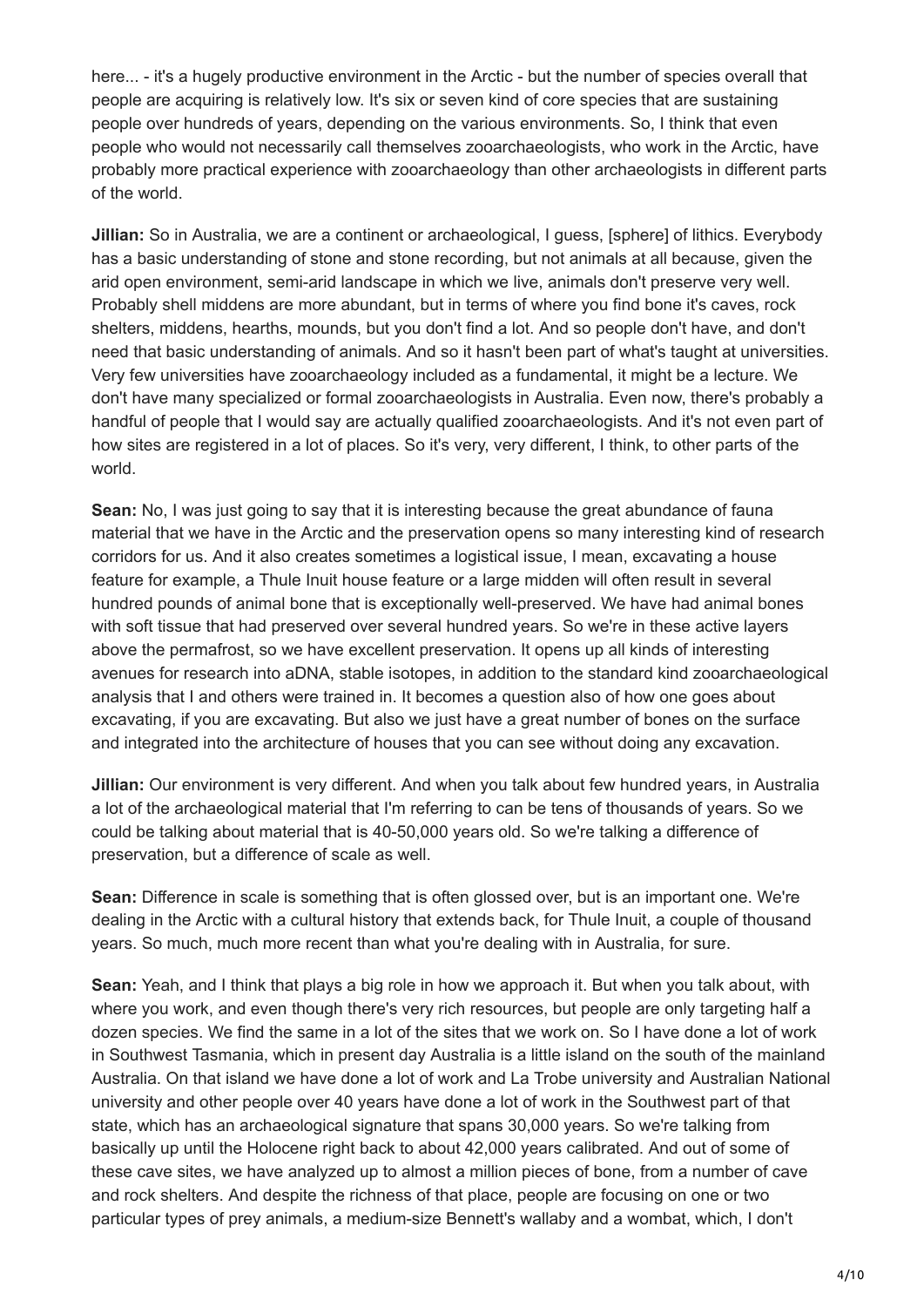know if you know marsupial fauna, these guys are only 12 to 15 kilos, they're quite small packages of meat. People are selectively butchering them, processing their carcasses in one particular way or another and only bringing certain bones, so the long leg bones, say of these wallabies, back to the cave and processing them, splitting open their bone marrow and other things in ways that we see Inuits and people up in the Arctic processing their animals. And so a lot of the early interpretations at these sites in Tasmania were that people were processing these animals in a way that we could see from places in Europe and up in the Arctic to combat and to get through the last Ice Age. So, there were similarities in how people are processing animals at different high latitudes, if you like, when they're subjected to real climatic stress. So I'm always really fascinated by the Arctic Inuits and how people are processing their animals. Because we see, though we've got different fauna and we obviously have a much older archaeological record - the way in which people approach processing these animals is really similar, even though they are so different, if you like, Sean. I don't know if you know much about Australian archaeology or how people process animals here, but there's a lot of similarities between very, very distant places.

**Sean:** No, absolutely. That's a theme in zooarchaeological research and zooarchaeological studies, are these very interesting cross-cultural comparisons. You talk about environmental stress. One of the key features of my research, one of the most interesting things that's come out of all of it, it's a kind of process over the past few years. And the pandemic ironically has kind of forced me to take a slow science approach and focus more intensely on some of these questions of environmental adaptation. We have something very interesting going on in the Fox basin region where I work, which is a polynya system that is incredibly productive and a particularly good habitat for walruses. So, for several hundred years, if not around a thousand years, people were intensely hunting walruses, which were very plentiful in the region and this was allowing them to kind of stave off a degree of food insecurity that was probably occurring in many other parts of the Arctic. So a focused attention on one particular animal species is also something, a strategic focus on one animal species, taking advantage of a unique landscape, an icescape, is something that we have encountered in the Arctic as well.

**Jillian:** Wow, I was just thinking, trying to hunt a walrus, how do people hunt? Do they choose the female or the juvenile walruses?

**Sean:** Well, there's not a whole lot of sex selection that goes into the hunting. So most of the walruses are... they're hauled out. So all marine mammals, for those who don't know, need to what we call haul out, which is hoist their bodies onto some kind of stable, dry place. It can be rocky, it can be a beach, it can be an ice flow. And in this part of the Arctic there are ice flows, so the animals are targeted when they're hauled out on the ice flows and they're shot with rifles. Sometimes they're then harpooned to avoid they're being lost, then they're being hauled out, usually with a line in a winch onto an ice flow and then they're butchered there. One interesting question that I often get asked has to do with the differences between pre-modern and contemporary hunting, because this is a hunting practice that continues to this day. A few hundred walruses are still regularly, sustainably, hunted by Inuit in this particular region. So we have a fascinating case where we have a long history that's preserved in the archaeology. We have a recent historic period before settlement and communities in the 1960s that's preserved in people's memories and oral histories, but we also have a modern hunting tradition that is still really active and vibrant and is culturally defining for a lot of Inuit. So I not only look at the archaeology, but I also accompany hunters when they're doing their work so that I can look at how they're processing the animals. And people often ask: what's the difference? I think that the average observer would probably say - if you were able to observe both the pre-modern and the modern hunts side-by-side that the modern hunts look, sound, smell, feel different in all kinds of ways, but a lot of those differences have to do with the technology, the changes in technology, motor powered boats instead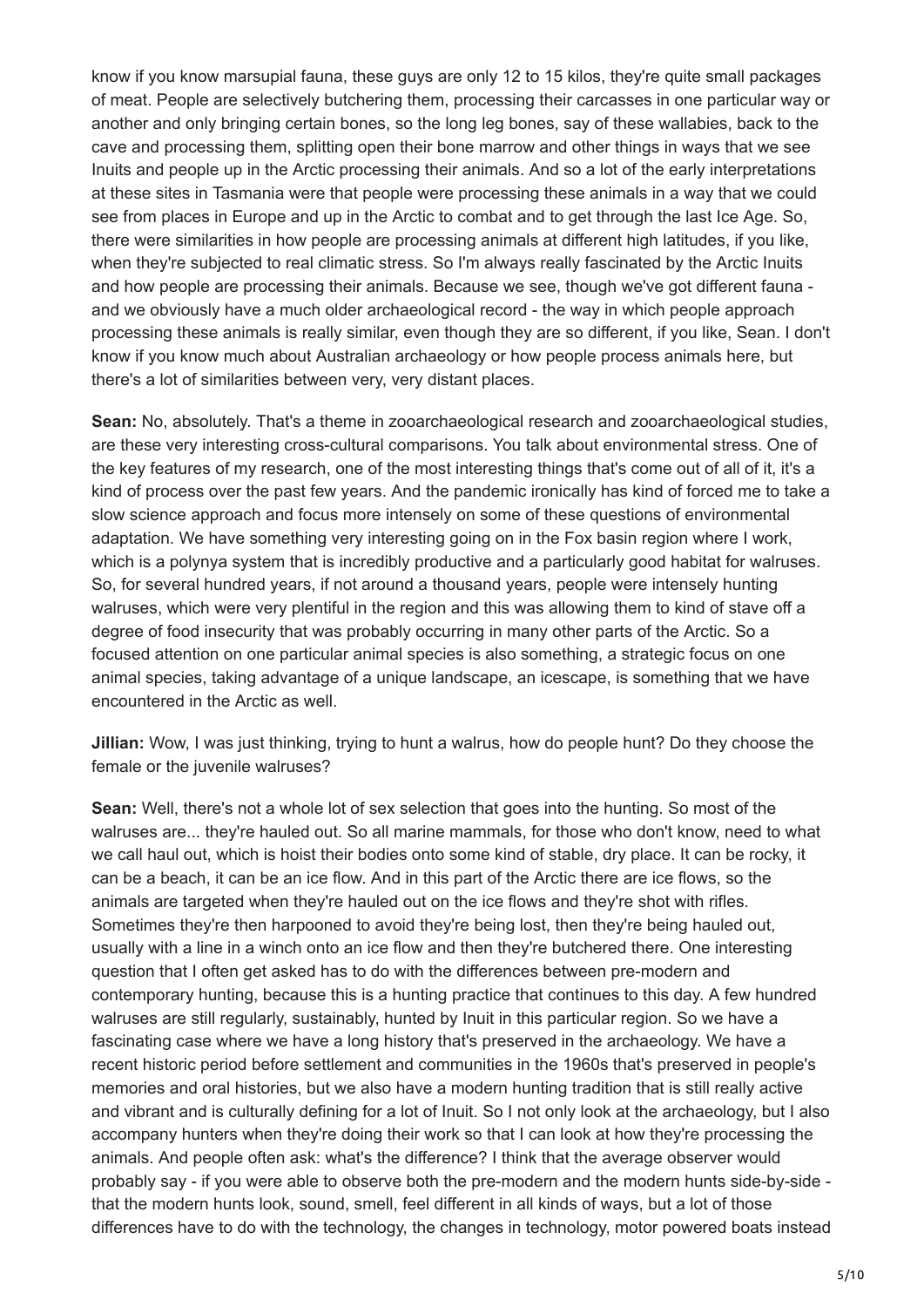of sails, rifles instead of lances, for example, rifles instead of bows and arrows in the case of terrestrial hunting. But that's technology and technology changes. It's not static in any culture. If you look at the way the hunts are modelled, the kinds of animals they're going after, where they're hunting them, what they do with the remains, how they process them, a lot of that has not changed significantly over the past several hundred years.

**Jillian:** In Australia there's quite a lot of processing with some of our prey animals for their bone marrow and other things and part of that, we argue, is that Australian native animals, so marsupials, are extremely lean, they don't have a lot of fat available on their carcasses and so people in highly stressed environments, like Southwest Tasmania during the Ice Age or the Last Glacial Maximum 18,000 years ago, needed to compensate their diets with things such as the fat out of the marrow. People getting into the marrow of walrus bones and if they are, how do they break into those bones?

**Sean**: Pinnipeds don't have big marrow cavities.

**Jillian:** That's why I ask the question cause I've tried to break into seal bones and haven't had much success, which is why I asked about the walrus bones...

**Sean:** Really, walrus bones or especially seal bones, pinnipeds bones, are pretty dense, dense cortical bone. The processing for marrow we find with the terrestrial animals. So every time you find caribou remains you'll often find these spiral fractures for breaking open for marrow extraction. I'm not finding a lot of food insecure contexts which I think a lot of settler people and non-Inuit would probably find surprising because they think of the Arctic as a quote unquote marginal environment, but there's a huge amount of ecological productivity and there's no shortage of nutritious material and a lot of fat on an animal like a walrus. They're not particularly lean…or seals.

**Jillian:** Yeah, it's interesting you say that, because there's been arguments made in Australia about why people process some of our animals in the way that they do. And one of the reasons that I got so interested in doing butchery and economic utility and nutritional studies on some of our native fauna was inspired by the work of Lewis Binford and his work on caribou and reindeer and so on, because we were trying to apply his kind of analogies to the way in which we were seeing the Australian record. And of course we were talking about angulates, so hoofed, placental mammals, and does that apply to our own marsupial fauna? And so some of the patterns that we see does kind of apply to that idea that people are processing the long bones to get the fat. But the interesting thing is we don't think that people were highly stressed in a lot of these environments and processing every part of the animal, because we see with these small wallabies that are 12 to 15 kilos, they're not bringing the whole carcass back to some of these caves and this kind of pattern spans 30,000 years in Southwest Tasmania and Ice Age Tasmania. They're bringing back predominantly the Bennett's wallaby or the rednecked wallaby, but they're only bringing back the lower half of the animal. And they're going for the areas that have the most meat, but also going for the tibia, so the shinbone and the femur, the thigh bone and processing them for their marrow, but they're not going into every single foot bone. They're not bringing back the entire carcass and processing the marrow out of every bit, which is what you'd expect if people were climatically stressed. So there's this differential processing and transportation of these carcasses over 30,000 years over the LGM, the Last Glacial Maximum, doesn't seem to change. And we now have data from teeth annualized studies. So looking at the skeletal chronology, when these wallabies were being killed and hunted and processed, and in some of these caves they're being processed in the summer and in some of these caves they have been processed in the winter. So it's really not what we'd expect from people that are stressed by their climatic conditions.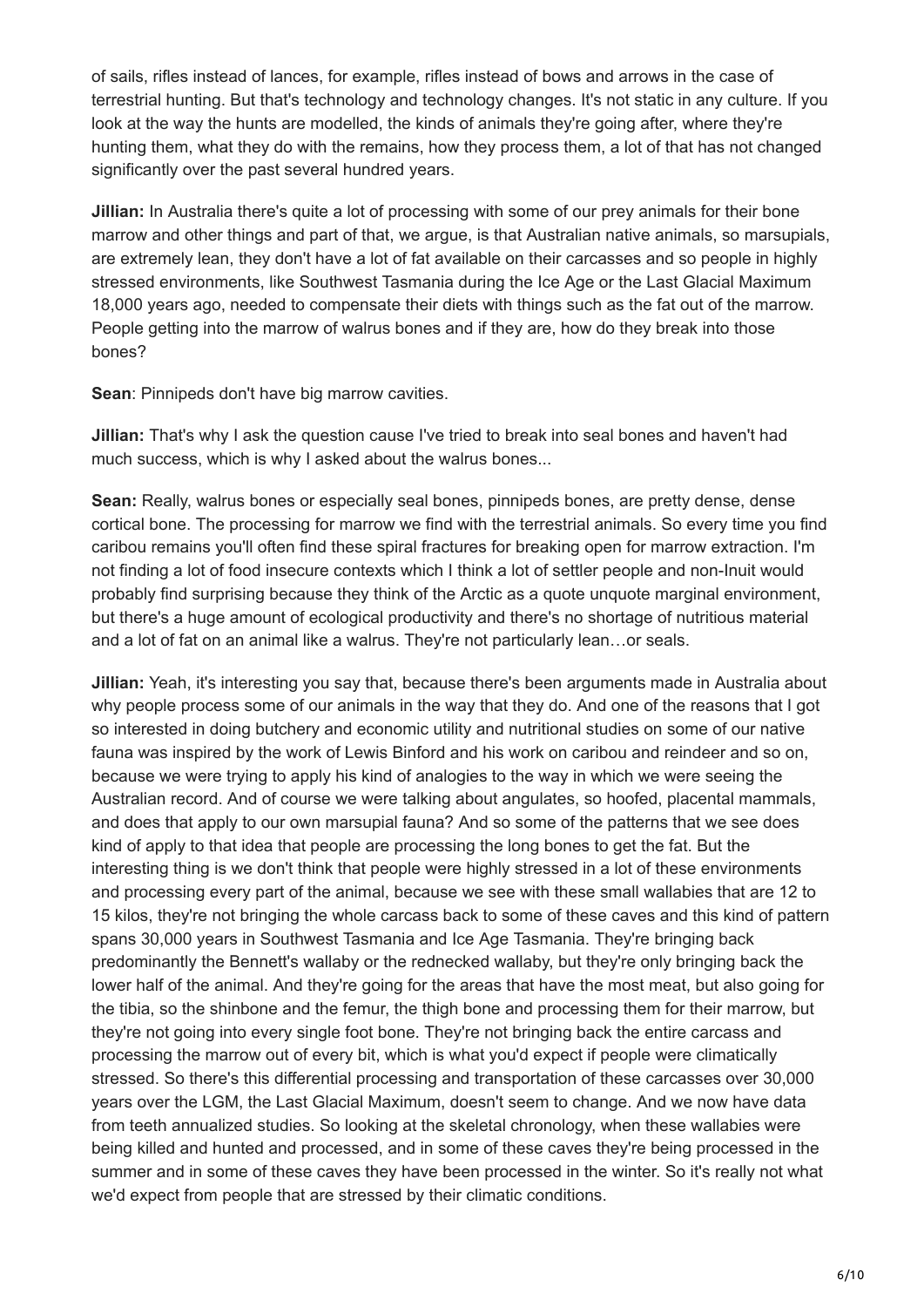**Sean:** I was just about to ask about the seasonality and what kind of resolution you have there.

**Jillian:** Well, we're really lucky. So we worked with Anne Pike-Tay from Vassar university, who died a couple of years ago, and she came and did some work in Australia. And she looked at the Bennett's wallabies that we have in Tasmania. And she found..., we're really lucky, I should just backtrack, that the Bennett's wallaby in Tasmania, are seasonal breeders. So we have really marked differences between summer and winter and for this animal in Tasmania, they are seasonal breeders and she looked at a modern population and she was able to see that they were laying down different growth rings at different times of the year, and able to find that signature of winter versus summer. And so she was able to do that baseline modern study and then apply it to the archaeological record from four different sites that we have in Southwest Tasmania, which showed that people were using sites at lower altitude - so when I say that in Australia, I'm talking 30 and 70 meters compared to about 400 meters, so not like the Alps that we have in Europe or the high altitudes that obviously you have up north, but there was a difference - and that the sites that were higher up were being used in winter and the sites lower down being used in summer. And it was counter-intuitive because we thought people were only in those places in the warm up times. So the argument is that we don't think people were stressed. We think this is forward planning, periodic use of these places over 30,000 years.

**Sean:** Well, just to clarify, I do not work in an area of particular high altitude. As Matilda has been with me in the field she can attest we're at the sea level basically. We're in an area that's experiencing isostatic post glacial rebound and so it's relatively flat and in the zooarchaeology, we're finding big seasonal differences in terms of the way people are hunting and how they're processing materials, which makes a lot of sense when you think about the fact that the differences in the land-, sea-, icescapes from one season to the next in the Arctic are so dramatic, it affects how you're able to move around the landscape, what you're able to transport easily. So it's very clear to us what kind of context we're dealing with, whether it's a warm or cold weather zooarchaeological context, in most cases, if there's enough faunal material there. So I'm always interested in these questions of seasonality. Winter walrus hunting for example is, even today, a world apart in terms of how it's practiced and what's done with the carcass, from summer walrus hunting, as just one example. And the same goes for all kinds of marine mammals that are hunted and processed.

**Jillian:** I think that the seasonal resolution that we have in Australia, because we are talking so many thousands of years ago, it's hard. Like, we have kind of a warmer season and a colder season. So we can't pinpoint actual years. We can't pinpoint... were people there in one season or going back over multiple seasons to build up that signature? We can only see patterns. But I will say for Australian context, it's really exciting because this is the first time that we've been able to show through animal remains, zooarchaeological record, seasonal occupation or seasonal behaviour of hunting and processing of these animals. And this is from an area I should also point out that nobody has lived in probably for the last 10,000 years, because after the Holocene the rainforest came back in this part of Tasmania. And so it was thought until some of these cave sites were rediscovered in the early 1980s, we didn't even know that Aboriginal people were living in this part of the landscape. So it has changed our way of thinking about how people used this landscape, but it's opened an understanding to how in tune Aboriginal people were and they obviously are. And I always say to people, it's a fantastic example of how the zooarchaeology and the animal remains can tell you about something about people's behavior. Because if we didn't have the animal remains, we would not be able to discuss or talk about some of these hypotheses and ways of being on the landscape and being 'on Country', as we would say in Australia. So it's really only through the animals that we have this insight into how palawa people in lutruwita were functioning and living on that landscape and living 'with Country'.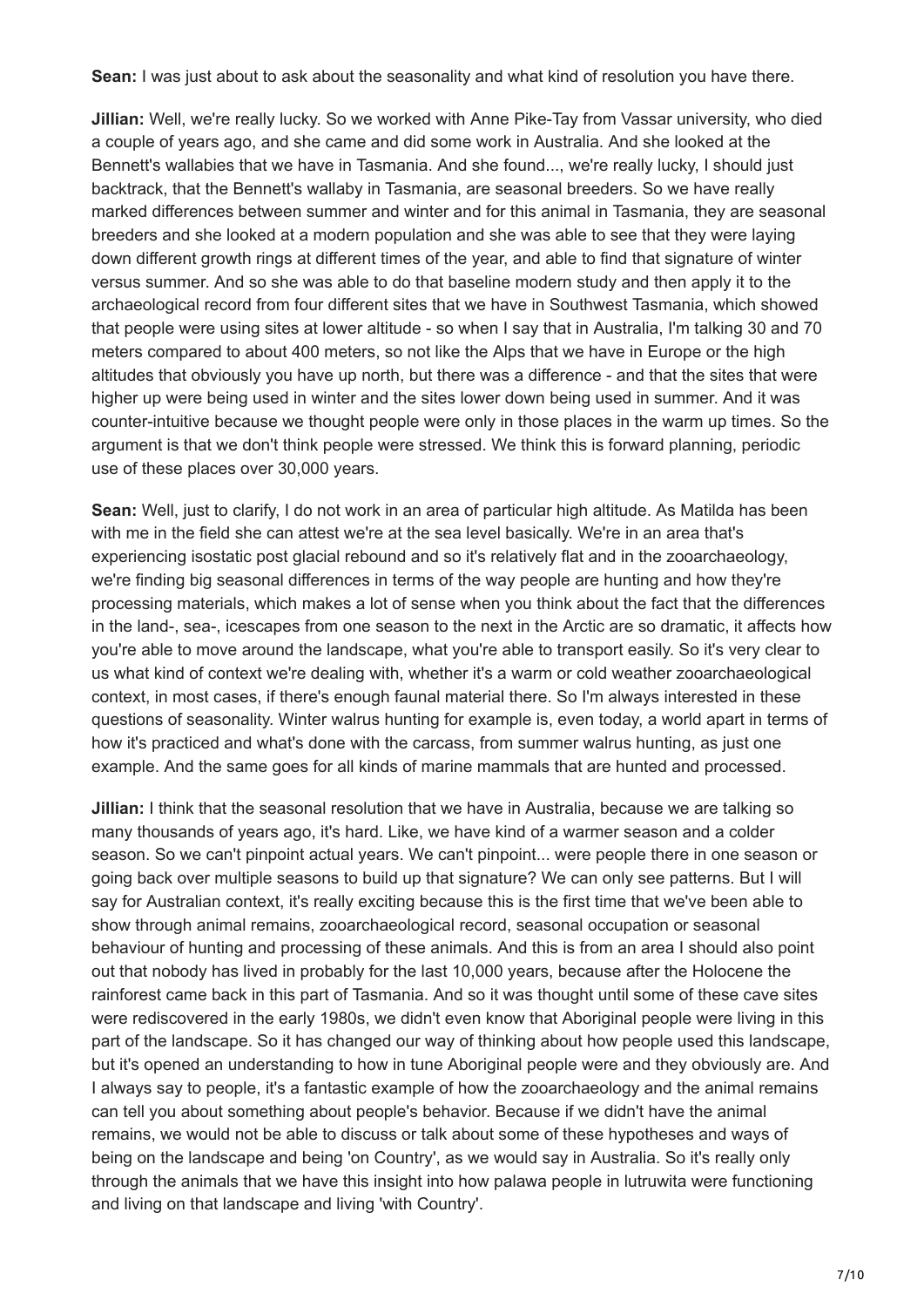**Matilda:** Can I just cut in here? Cause I'm also curious and…, you just alluded to this Jillian and Sean, you mentioned earlier as well the idea that for example, in the Arctic people are still engaging in the same hunting practices that they have been basically for thousands of years, just changed in terms of technology. But so in Australia then Jillian, I mean, because, also one of the nice reasons that you're both guests today is that you both are zooarchaeologist, but you also do engage with local Indigenous communities in your regions. Is it still a big part of Australian Aboriginal culture, the hunting culture, or is it something that can be used as a…, not an analog cause also, obviously there's lots of issues with ethnographic analogy, but is it something that is able to be used as a resource or has it changed too much since the past, because it's such a long time difference that you're looking at?

**Jillian:** It obviously has changed in Australia because of invasion and colonization that happened 250 years ago in Australia. But I think one of the really important things that archaeology can do is that it's a way of finding out tangible.... it's a tangible connection to the past. So, many of the communities that I work with have strong oral history and have a strong connection to Country. They have their stories, they are in tune to their landscape, to their animals, to their skies, to their waterways and for Australian Aboriginal people - and I don't ever want to talk on behalf of First Nations Australians - but they are so in tune to the environment that for them, it's all and one, they are no higher up than the animals. The animals are part of their spiritual being. The animals are their ancestors. And I'm sure Sean will probably say the same thing with the communities he works with. So I see in Australia that the archaeology is a powerful tool that First Nations Australians can use to try and understand what their old people were doing on Country and how their old people and the animals and the plants and everything interacted in the past, now and into the future.

## **Matilda:** Sean, do you have something to add?

**Sean:** Well, my role as a researcher I think has changed significantly from when I started, I see myself now that Inuit lifeways and connection to the landscape, just something Jillian mentioned, are so central to a holistic understanding of the past that they should start any conversation about the research. So what I do now is essentially start with what interests the local community…, what interests Inuit about the past and that's where the research questions now start and I've come to see myself as a facilitator. Jillian mentioned that zooarchaeology can be a tool that can be used by the communities, so my hope is that through these sort of Western scientific methods that it somehow can facilitate a deeper understanding of the past that Inuit are so interested in and engaged with. So if that can help in some fundamental way, that's what I'm here to do. But there is such a vibrant, living connection to the past and to those traditional lifeways that engagement, full engagement with the community in a really meaningful way is essential in the Arctic.

**Matilda:** Do you think that, because obviously you both work in regions, as Jillian mentioned, that have been colonized by European cultures. And because of that, I imagine a lot of the history and a lot of the culture was lost through that colonization of the Indigenous communities, I mean. Do you think that archaeology nowadays is becoming more decolonized? I mean, Sean, you were just mentioning an excellent way of approaching it from a less colonial perspective, hopefully. Jillian, do you see that happening in Australia as well? Is it something that's ongoing still?

**Jillian:** I strongly believe that one of the things we need to do in Australia - and I don't know what it's like in the rest of the world - is work out how we are going to decolonize zooarchaeology. Because at present, we come at it from a very western, utilitarian colonial aspect, where we talk about animals in terms of subsistence, what were people eating? How are they using the landscape? Which are great questions. But we're also at the point where we've got to move beyond that and work out, okay, we understand their subsistence, but like Sean has alluded to, these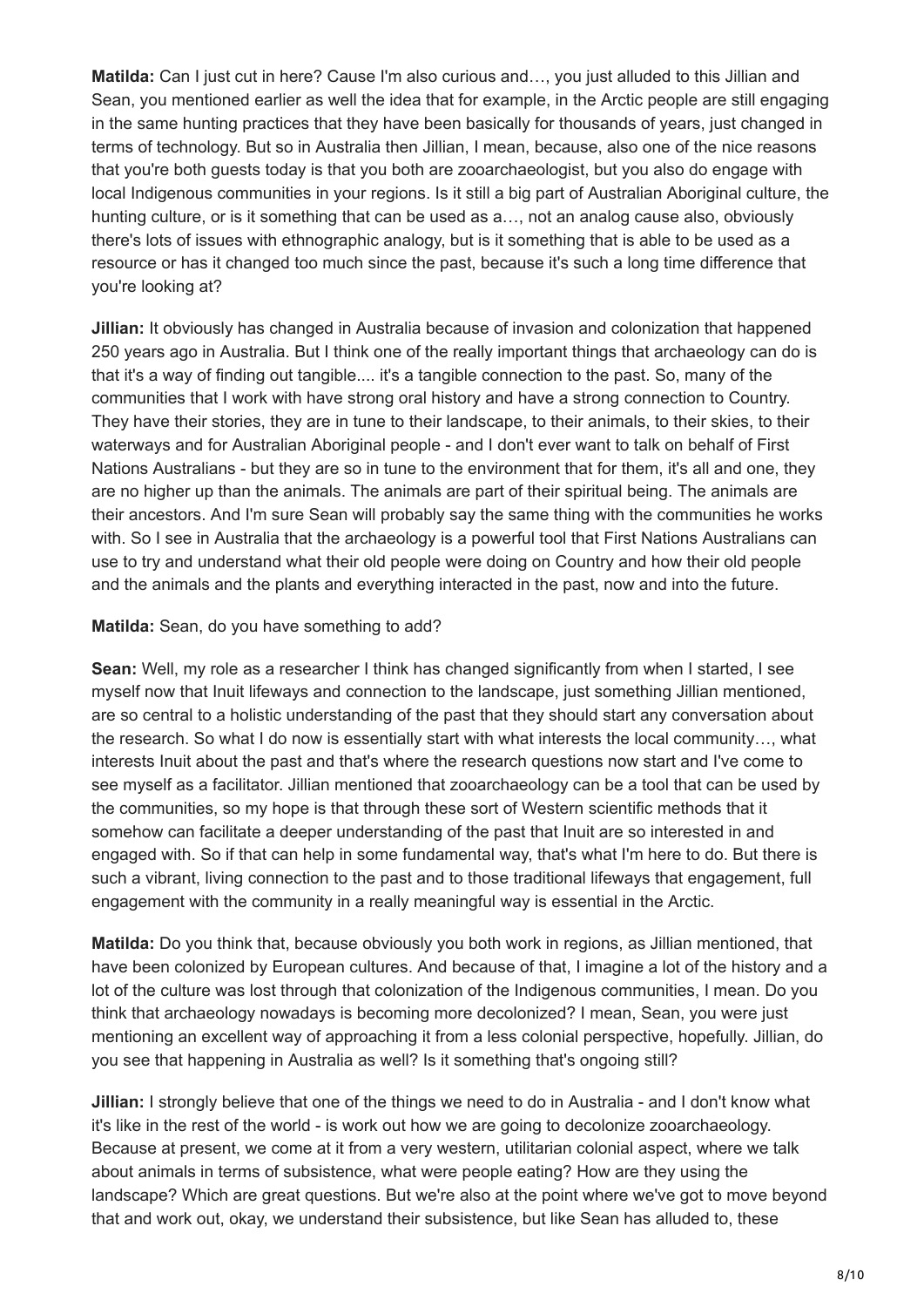animals are part of people's beings. Everything is one and the same. First Nations culture does not approach animals in the way in which we would in a western society when we go into a supermarket and we select something off a shelf. When they kill an animal, they know what they're taking. They only take what they have to take. They think about conservation. They think about the long term trajectory of those animals. What are their behaviours going to do? Why are they taking that animal? What's going to happen? Not just to the meat, but to the bone, to the pelt or to the feathers. All of those things are going to be something that means something to people and the way in which they view animals is a very, very different view. And as Sean said, it's holistic, everything is one and the same. They don't use animals like we do for food. And so I think the way in which we approach zooarchaeology and all realms of archaeology and anything that we study has to change because a lot of the world does not view the world like we do. And though the foundations of archaeology is great in a western viewpoint, but if we are going to make meaningful interpretations of the archaeological past, we have to take on that holistic viewpoint. And we have to understand how First Nations peoples view animals, their stories, their totems, all of those things, and how they play into how it might look in the archaeological record. And a lot of that we are not going to get from traditional means of interpreting the past. So digging up and analyzing assemblages isn't going to work because you're not going to get that information from that collection of bone or shell. So that's something I'm still trying to work out how… I might work out in Australia because we often don't even have the bone and shell to start off with. But I think it's something that zooarchaeologists as a collective group, that we need to have more discussions about. And then working with people like Sean, who is working with groups up north, the Northern part of the world, I think is a great starting point.

**Sean:** I think that things are changing and I think that they're generally moving in a better direction, in terms of decolonizing the field. We're still, as Jillian mentioned, trying to figure out the best way to go about this, in consultation with Indigenous communities. I was not instructed by my supervisors, my academic supervisors, on how to engage in a meaningful way with local communities. That was simply not part of the - I hate the word training - but it wasn't part of my academic instruction. And I had to feel my way through that whole process. And it's a long process to work within a community and build a degree of trust over time and to center those Indigenous perspectives in the research, because there is a long, ugly history of research being fundamentally exploitative. I think one of the big problems is one of capacity. We have these colonial structures that tell us what an expert is. An expert in the past, for example, is an archaeologist who has a PhD, perhaps. Even within Nunavut, the kind of self-governing territory within Inuit Nunangat, there are these colonial structures in place that are restrictive and I think need to be fundamentally reexamined. In order to hold an archaeological permit, for example, and research one's own past, if one happens to be Inuit, you have to have at least a master's degree and have two field seasons in the north. I think that that's an unfortunate barrier for experts who would otherwise be ideally suited to investigate their pasts.

**Matilda:** Thank you very much for that very interesting discussion. I think that's a nice point to start wrapping things up. That was a really nice ending point that you were both making about the sort of future and how we should continue, but I also want to ask what your personal plans are for the future in terms of your research or other projects, and also how you think listeners, so from our EXARC community and other listeners, can help to make a difference in regards to those points that you just discussed today. So, Jillian, perhaps you want to go first?

**Jillian:** That's a big question! I guess my kind of area is delving more into the zooarchaeology of Australia. It's not an easy thing to do. One of the things I've become really interested in in the last few years is working alongside First Nations communities to try and document how they see animals today, how they talk about animals, the language names that they used for animals, how they relate to the constellations in the sky, cause that's a really important part. What they want to tell